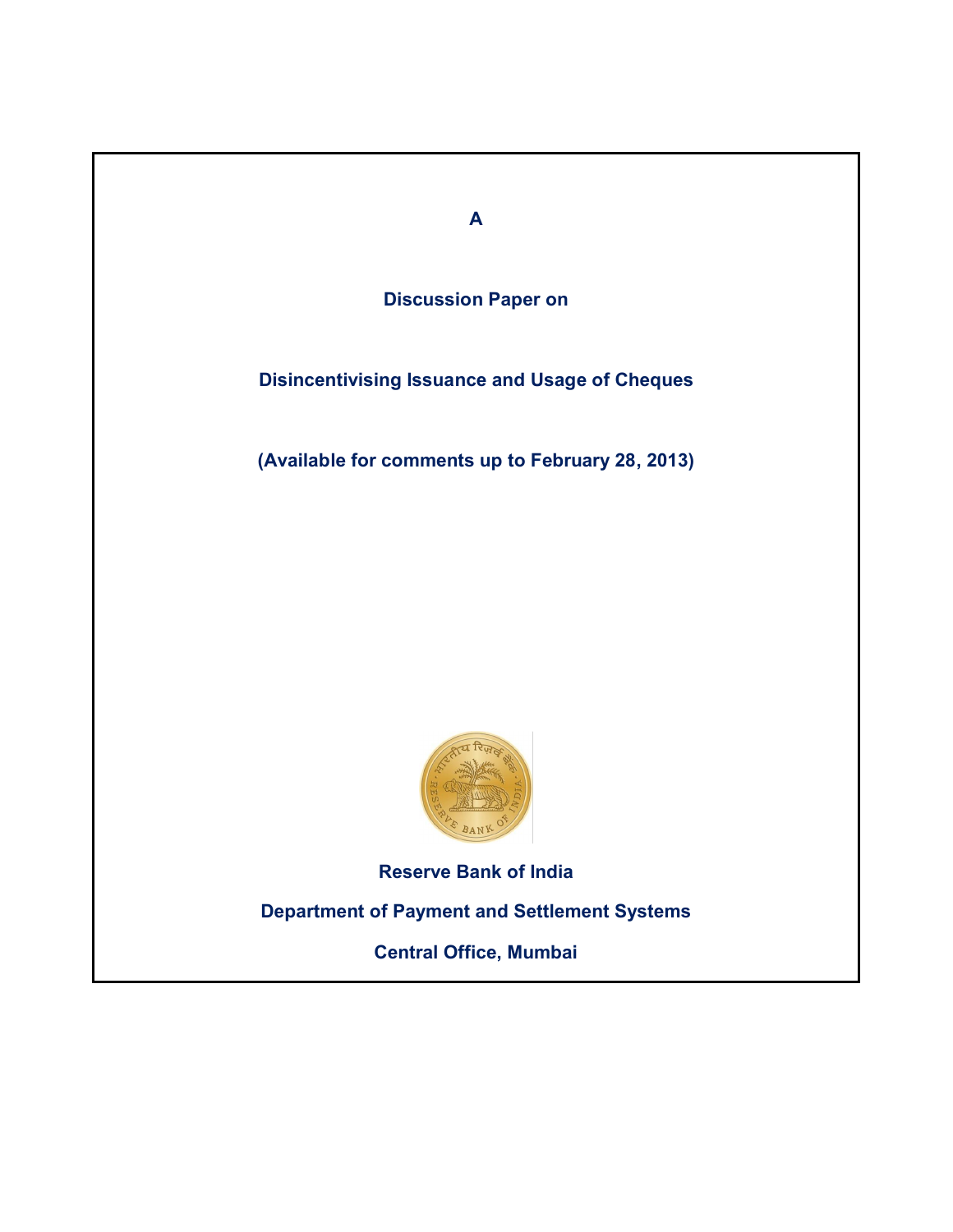# **DISINCENTIVISING CHEQUE USAGE – A DISCUSSION PAPER**

**RESERVE BANK OF INDIA**

#### **PREFACE**

The Reserve Bank of India has been spear-heading reforms in the payment and settlement systems of the country, leveraging on the benefits derived from technological developments. This has facilitated the existence, today, of a bouquet of payment systems to suit the requirements of various types of customers, purposes and segments.

Over the last decade, the Bank has been sharing and signalling the expected developments in line with its objectives for developments in payment and settlement systems for the country, in the form of a Vision Document. The present scenario is such that all payment systems - paper to electronic - need to be developed simultaneously to reduce use of cash in the economy. The current Vision Document for Payment and Settlement Systems (2012-2015) envisages the move towards a %ess-cash+society and greater adoption of electronic modes of payments. This inter alia implies that the role of cheques has to reduce significantly while electronic payments grow significantly.

With the growing trend visible in electronic payments, decline in cheque usage is inevitable. This is already visible in the statistics which show reduction of cheques being cleared. The question of import is whether further developments in this regard should be left to the users themselves (market forces) or whether this declining trend should be 'managed+. If the decline in cheque usage is managed and actively discouraged in a structured manner, the results could not only be achieved in a shorter time-span but could also ensure that no particular section of society is marginalised due to these developments. Further, it could also pave the way for a structured migration and adoption of electronic payments by all sections of society.

Given the still high use of cheques, any strategy to discourage the use of cheques by individuals as well as institutional users has to have a multi-pronged approach encompassing cost and time considerations, incentives for use of electronic modes of transactions and disincentives for the use of paper-based instruments. In this direction, it was announced in the Second Quarter Review of Monetary Policy 2012-13 that a discussion Paper on the subject will be placed in the public domain for comments.

Accordingly, this discussion paper has been prepared in consultation with a few stakeholders. Studies conducted by and experiences of other countries in their efforts at reducing cheque usage have also been considered as they provide valuable insights in meeting our endeavor. To this end, we seek views on the matter of disincentivising cheque usage in the country. Specific and actionable feedback would be highly valued.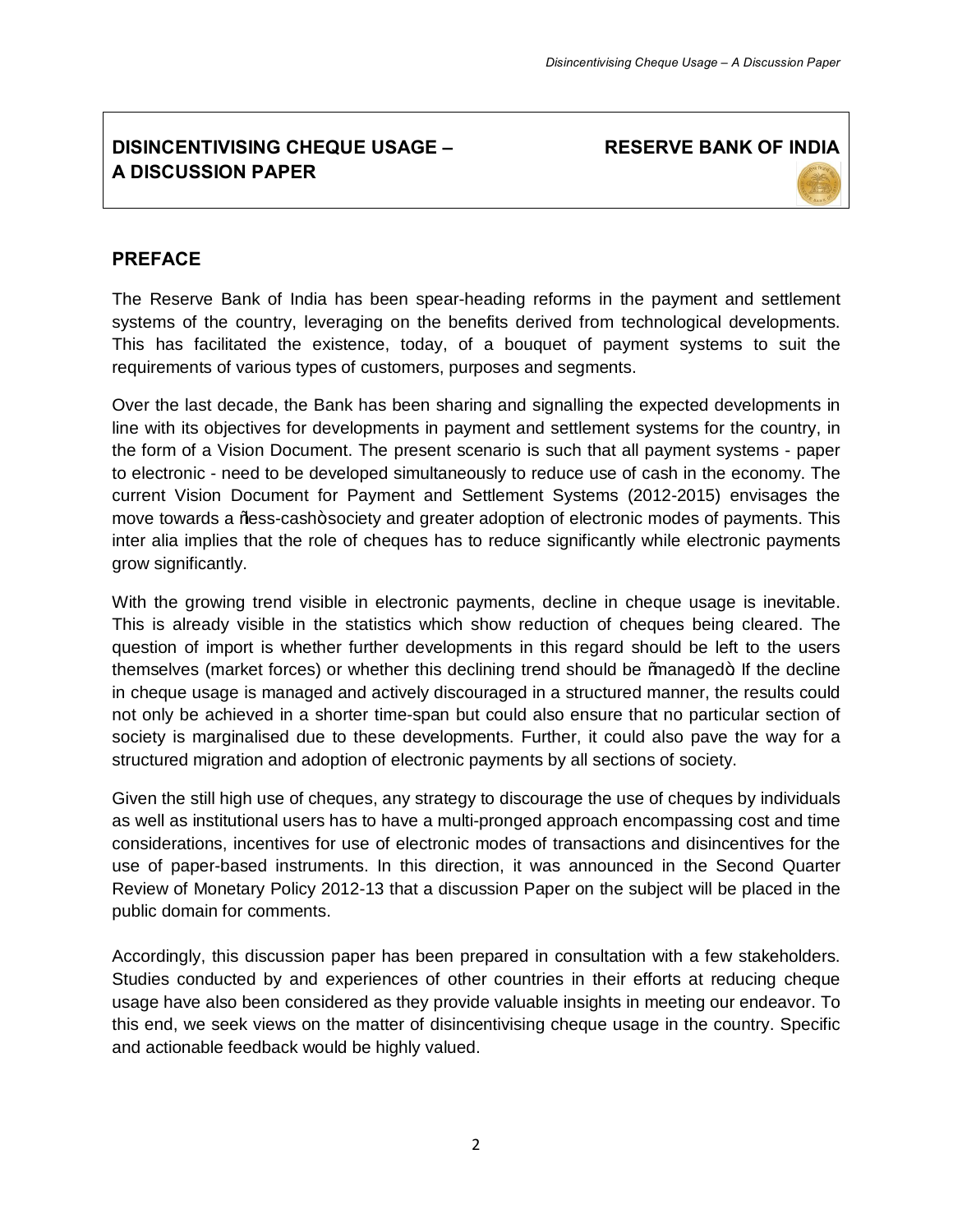## **INTRODUCTION – STATUS OF CHEQUE USAGE IN THE COUNTRY**

Developments in the banking and financial sector have been critical in facilitating economic growth, and the role of safe, secure and efficient payment and settlement systems in this regard is well-documented. The payments eco-system in the country is gradually moving from a purely cash and cheque-based scenario to one where electronic payments are slowly but surely taking the lead. With the Reserve Bank of India leading the change and also vocalising its payment system policy objectives through its Vision Document, the payments scenario is set to move towards a  $\pm$ esscashgsociety where everyone has access to various safe, efficient, accessible electronic payment services.

The growth in electronic payments in recent years is quite heartening registering a yearon-year growth of nearly 30% on an average since 2003 (2009-10 being an exception). In terms of volume, while the share of cheque-based payments has begun to decline, the share of electronic payments is increasing. In a scenario of increased turnover in non-cash payments, this trend is significant.

In value terms, electronic payments are certainly the dominant one in the non-cash payments turnover in the country (Chart-1).



*Source: RBI Annual Report*

In spite of the above, in absolute terms cheque volumes continue to be high at nearly 52% of total payments turnover (Chart-2). Significantly, the share of cheques is showing a declining trend.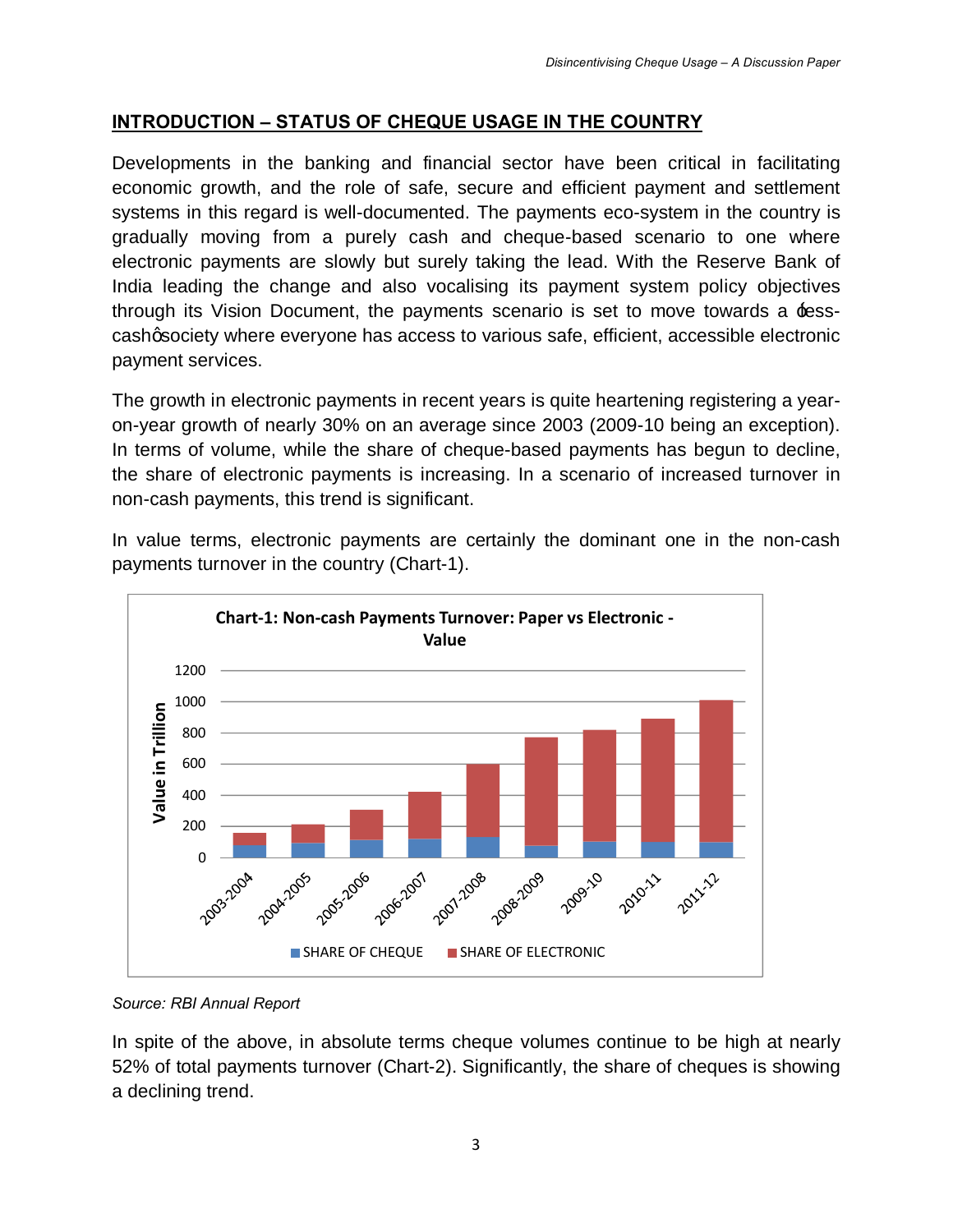

*Source: RBI Annual Report*

While this high cheque volume may be attributed to the vast, low cost and efficient cheque clearing infrastructure in the country as also the overall growth in the economy, it is nevertheless desirable that such incremental transactions take place in electronic form rather than through cheques. Further, it would be desirable to migrate existing cheque usage also to electronic form.

### **REASONS FOR CHEQUE USAGE**

The road to travel towards the migration from cheque usage is easier said than done. Some of the reasons for the continued usage of cheques, despite developments in electronic payments are:

- $\triangleright$  Cheque was the only alternative to cash for a long time and as such, has paved its way to all segments of the society. Consumer habits / mind set do not change as quickly as changes in technology take place. Migration from cash to cheque is a simple step forward involving move from one physical instrument to another. Epayments on the other hand, are not visible / physical in nature and as such are at a different conceptual level. The most important factor that contributes to the usage of cheque is the comfort of feeling the physical instrument. Hence, even as newer electronic forms of payments are introduced, widespread adoption of such modes takes time.
- $\triangleright$  The ease with which cheques can be issued only the name of the beneficiary is required as against e-payment modes requiring additional details such as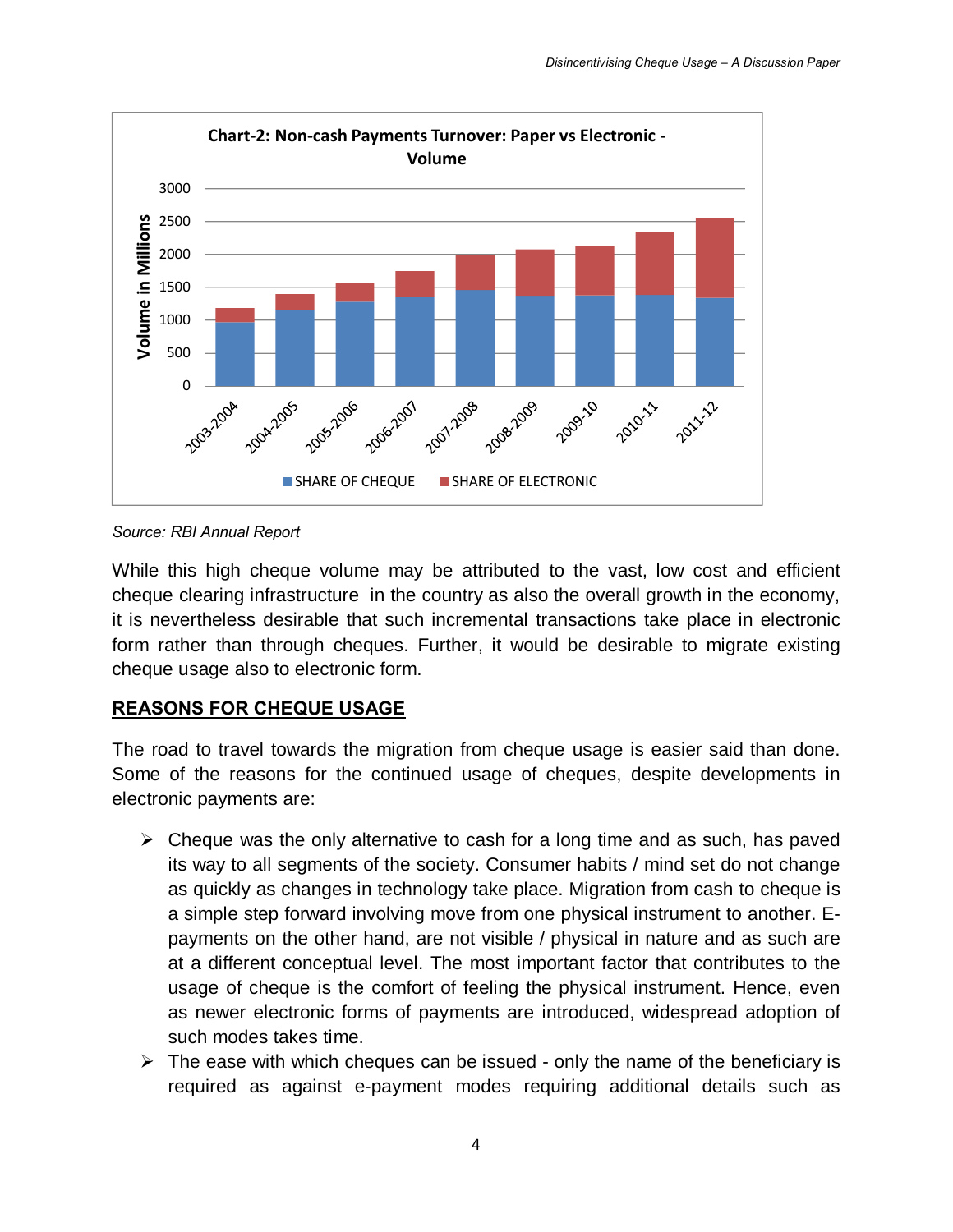account number, name of bank/branch. The beneficiaries are not very comfortable, presently, parting with such details. In many cases, cheques also enable anonymity in payments through use of bearer instruments.

- $\triangleright$  Further, there has always been a mismatch between the supply and demand for electronic payment modes. Low levels of accessibility and awareness of electronic payment systems hamper adoption of electronic payments. Many users may also be apprehensive of using a  $\pm$  ewgmode of payment and as such may resist the movement from their  $\pm$ omfort zonegof using cheques. A lack of knowledge of online transaction process creates apprehensions that the account/transaction information can be accessed by / is shared with others, and can be used fraudulently. This in turn, gives rise to apprehensions regarding security issues in electronic payments, especially since such payments can operate from virtually anywhere across geographic borders.
- $\triangleright$  Issuing of cheques does not cost much to the drawer, for example, as most banks offer some number of cheques leaves free of cost. Similarly, collection charges are also waived in many cases to the payee. In India, at present there are no charges for collecting local cheques and in case of Speed Clearing cheques up to Rs. 1 lakh are not charged. In contrast, some charges have to be incurred for initiating electronic payments to the originator. Given the lack of awareness, cost considerations influence payments behaviour, overriding other considerations.
- $\triangleright$  Most electronic payments are  $\pm$ redit pushqin nature which per force necessitates the payer to have the requisite funds at the time of initiating the payment. Cheque issuance does not come with any such compulsions! Often, people issue cheques without apprehension regarding fund availability as they are confident of using the  $\pm$ ime windowg between cheque issuance and cheque collection to deposit the necessary amount in the account from which the cheque has been issued. This  $\pm$ ime windowg is further extended when the payee delays the collection of the cheque. This delay benefits the payer.
- $\triangleright$  Further, cheques are also the preferred mode when the payer wants to exercise control over when (timing) the payment is made. In case of electronic payments, since  $\triangle$  alue dategconcept is still not so widespread, the fear is that the payer cannot control the timing of payment once the payment mandate is given.
- $\triangleright$  Cheques also enable the issuer to maintain a physical record of the payments, which may not be so visible under electronic payments. These fears play on people of choice of mode of payments, especially among those who are not so comfortable with carrying out on-line transactions.
- $\triangleright$  In case of online banking / payments, many banks put ceilings on the amount for payment made by users using that mode. At times, the account holders themselves are allowed to set their per transaction / per beneficiary remittance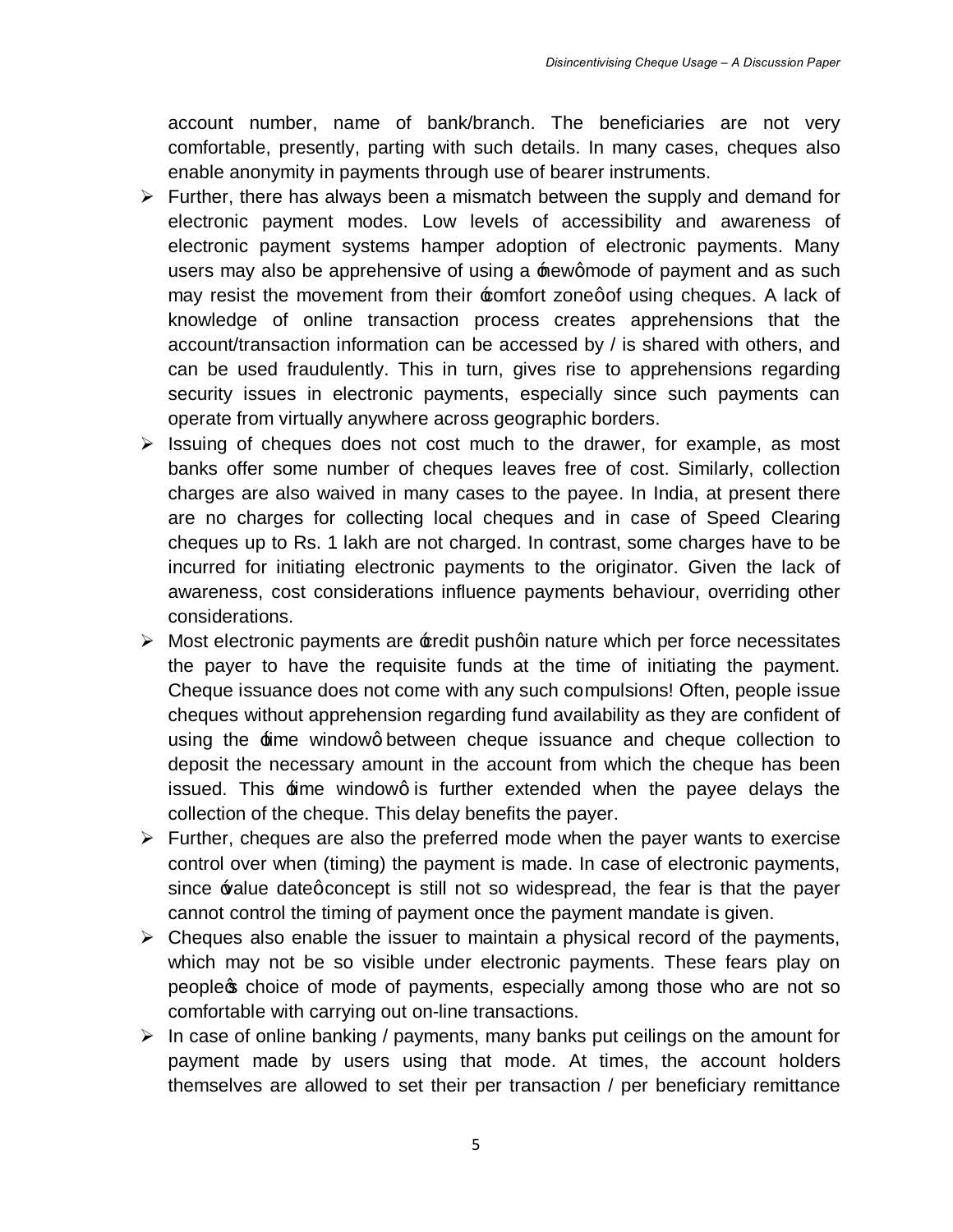limits. While the reasons behind this could be to ensure the safety for the users, it also creates undue hassles when the user wants to make payments (in case of urgency) beyond the set limits. In such cases, the users may prefer to issue cheques, rather than go through the time-taking process of making changes in the limits, which has to be authorised by the bank.

Further, in the Indian context, there are possibly two other important reasons which tend to drive the continued usage of cheques:

- $\triangleright$  Preference of the lenders for Post Dated EMI cheques rather than other electronic modes of collection under the strong belief that the lender gets protection under NI Act only if the payments are made through cheques. This is despite the protection given under the Payment and Settlement Systems Act 2007. A random check with a few banks revealed that in case of one bank, atleast 10% of its loan recoveries were through PDCs while another bank indicated that around 20% of its monthly cheque volumes presented in outward clearing comprised PDCs. One other major banks indicated that about 4% of its monthly outward volume is in the form of PDCs. Even this indicative data shows that PDCs constitute a sizeable segment of cheques in usage, and these can certainly be migrated to electronic means.
- $\triangleright$  Availability of faster cheque clearing infrastructure through more than 1200 clearing houses in India with a very small  $\pmb{\textup{}}$  coling period $\pmb{\textup{d}}$  as compared to that prevalent in advanced economies, is another reason. Customers are comfortable and generally content with the present system, wherein, the local cheques and majority of the outstation cheques are cleared (through speed clearing) with T+1 clearing cycle.

In addition to the above, surveys conducted in various countries seeking to reduce/eliminate cheque usage, has also brought to fore other reasons for people/organisations continuing to use cheques. For instance, the review commissioned by Payment NZ (done by Ernst & Young) in 2011 on the use of cheques in New Zealand, revealed that home-bound individuals (due to age or illness) continued to use cheques or that cheques are considered to be a more personal form of gift or donation, etc. The survey also revealed that organisations continued to accept cheques for following reasons – it is easier to match payments with applications / invoices, making it as easy as possible for customers to make a payment, etc. Organisations issued cheques to facilitate making of irregular or large or on-off payments, an opportunity for payment float, etc.

 $1$  Cooling period is the time up to which collecting banks should wait after receiving provisional credit for the amount of cheque presented by them for possible return of the cheque by the drawee bank under the provisions of the applicable laws in the country, before giving credit to the customers, which, varies from 5-21 days.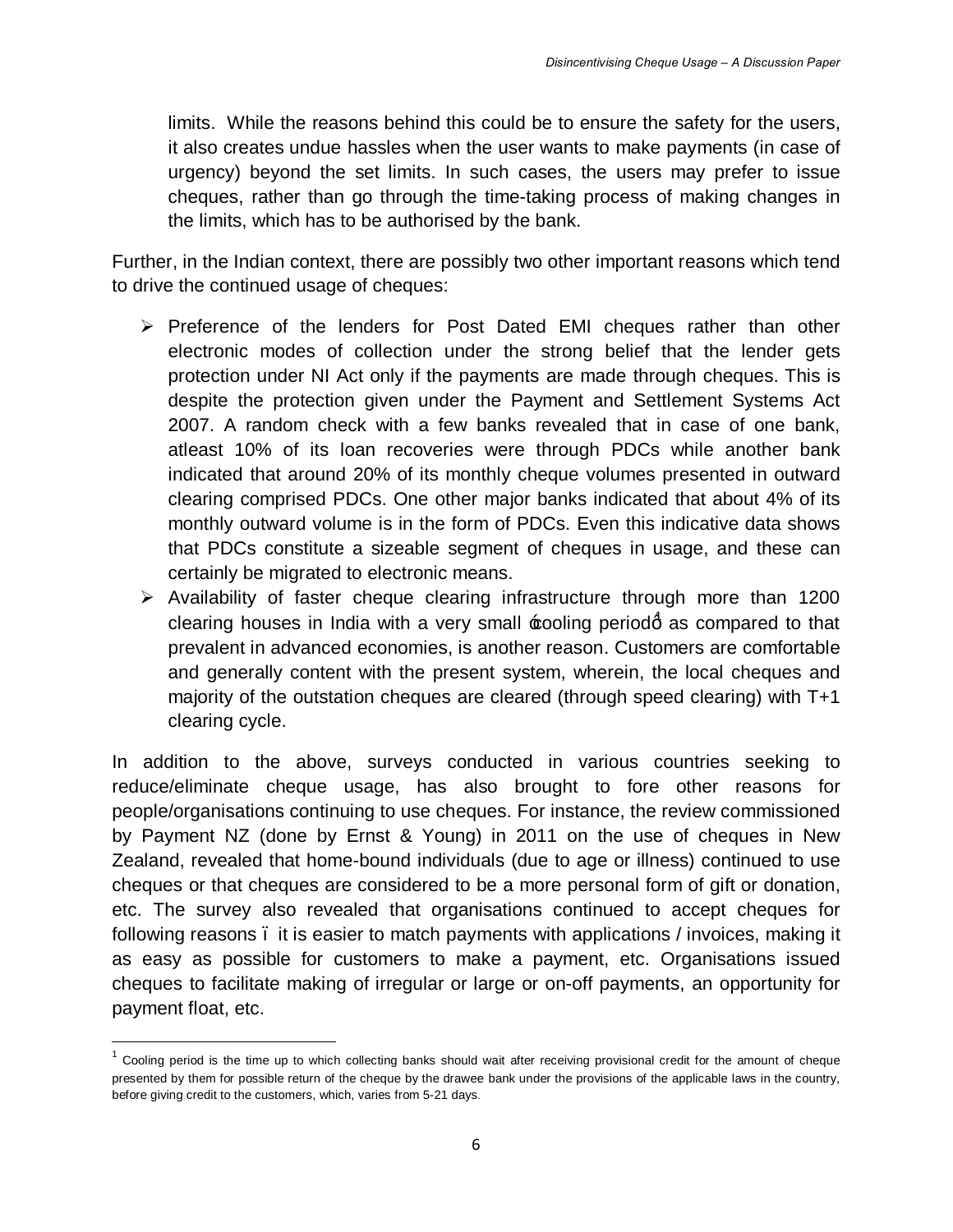# **THE NEED FOR 'MANAGING' THE DECLINE IN CHEQUE USAGE**

The Report  $\text{\texttt{H}}$  arget 2013: Modernising Payments in Irelandgprepared by the National Irish Bank in September 2010 outlines the unique characteristics of the payments industry which justify the need for intervention in reducing the cheque usage in that country:

- · *Social cost of cheque usage*: Paper-based systems such as cheques and cash come with a considerable cost to the society, particularly in those countries where high usage of cheques persists. Besides the obvious financial costs related to cheque usage such as printing, security, postage, clearing and handling costs etc., high cheque (and cash) usage also bring other non-financial costs to the users/society such as growth of a shadow economy, environmental damage, security risks, etc.
- · *Payments services is a network good*: The success of any payment product depends upon the number of other people who use and accept it. Thus, if no one were to use cheques, then cheques would decline just as they would thrive if people continued to accept cheques even if they are inefficient and expensive. Hence, a **managed adecline of cheques could nudge the payments choice into** electronic mode.
- · *Choice of payment mode is secondary*: Since payment services are not consumed for their own sake, a personos preference for a given mode of payment is usually dependent on the mode accepted by the seller of the goods and services that is primarily being bought (and for which payment is being made). Regardless of the customer own preference, payment will be made using a particular mode depending on the seller acceptance. The receipt of fees by academic institutions by demand draft which is also a paper instrument is a testimony of this fact. Thus, if the seller accepts cheques, then cheques will continue to exist. Conversely, electronic payments will get a boost, if sellers are disincentivised to use cheques (and cash) as they would move to electronic payments.

Broadly, these reasons can be held to be universally true and provide the rationale as to why it is essential to managegthe extent and speed of decline in cheque usage as well as monitor the direction in which such payments get re-directed (preferably into electronic payments).

Thus, even as these factors are well-appreciated, it has not been possible to push-theenvelope insofar as ensuring that cheque usage is seriously discouraged. It is perhaps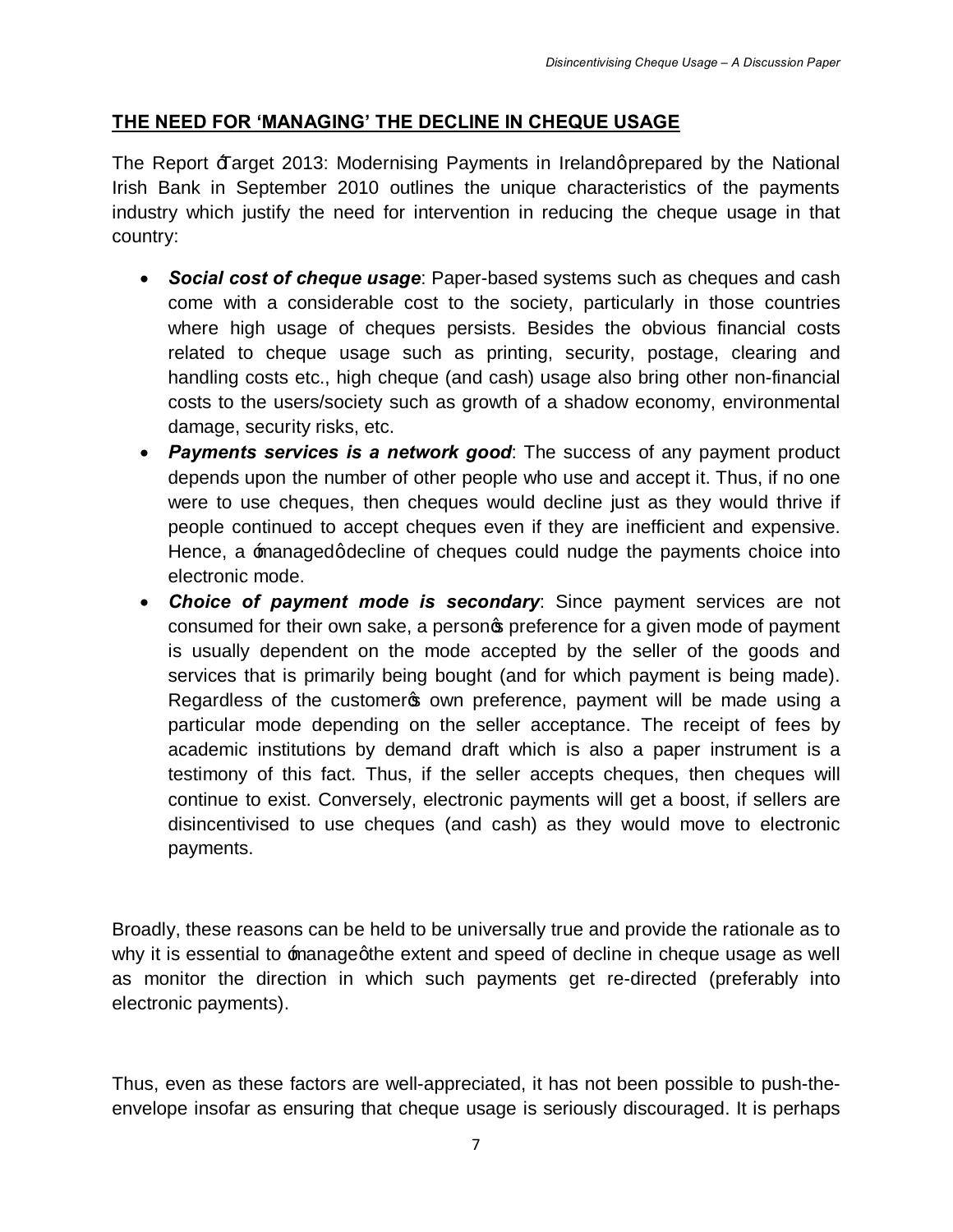appropriate to do so now that alternate means of payments in the form of easy, accessible, low-cost and efficient electronic systems are available.

#### **DEVELOPMENTS IN ELECTRONIC PAYMENTS**

Gradually, many options of electronic payments have been made available in the country which can easily be adopted by the cheque using public – both institutional and individual users. These include systems such as:

- · Electronic Clearing Service While the ECS is generally operated at local levels, the National ECS (NECS) system, operated from a central location at Mumbai, is a pan-India system facilitating crediting of accounts of beneficiaries across bank branches. It leverages on Core Banking Solutions (CBS) of member banks. The Regional ECS (RECS) covers all CBS-enabled bank branches within a state or a group of states, thus facilitating state-wide payments/receipts to be processed at a centralised location. There are two variants of ECS - (i) ECS (Credit) which can be used by corporates and governments for making bulk and repetitive payment requirements like salary, interest, dividend payments etc. It facilitates crediting the beneficiaries account on the appointed date without involvement of any paper instruments (ii) ECS (Debit) enables utility companies, insurance and loan companies, etc. to effect the periodic and repetitive collections from consumers (EMIs) directly from their bank accounts, based on the mandates given by them. In case of EMI payments, the ECS (Debit) system greatly obviates the need for using Post-dated cheques (PDCs) by lenders for collecting the periodic instalments from the borrowers.
- · National Electronic Funds Transfer (NEFT) system facilitates near-real-time funds transfer facility with its twelve batch settlements at hourly intervals, which can be best used for domestic fund transfer requirements. Some salient features of the system include – acceptance of cash for originating transactions by walk-in customers, positive confirmation to the sender regarding successful credit of funds to the beneficiary account, provision for penal interest for delayed credit to beneficiary account or delayed return of funds to originator, no minimum or maximum amount limitations, facilitating outward transfers to Nepal to enable migrants from that country to remit funds to their families using the formal banking channel,etc.
- · Real Time Gross Settlement (RTGS) system, facilitates both inter-bank and customer transactions with transfer of money taking place from one bank to another on a "real time" and on "gross" basis. Settlement in "real time" means payment transaction is not subjected to any waiting period. "Gross settlement" means the transaction is settled on one to one basis without bunching or netting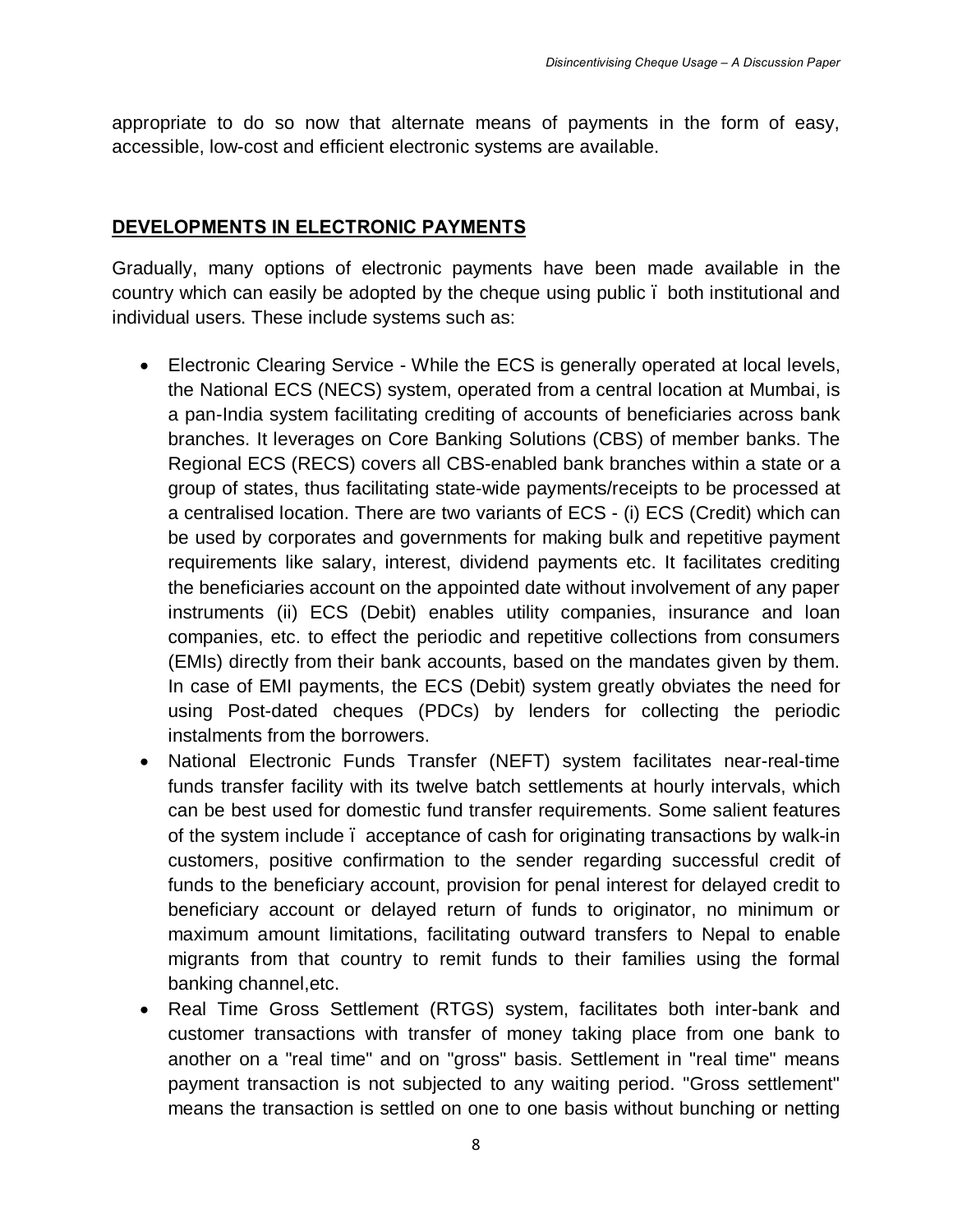with any other transaction. All inter-bank payments and customer transactions above Rs. 2 lakh can be processed through this system.

- · Inter-bank Mobile Payments (IMPS) operated by NPCI facilitating inter-bank transfer of funds through mobile phones. This leverages on the high penetration rate of mobile phones and is built around the convenience and ease of use among mobile phone users. Further, the IMPS also provides the convenience of using the IMPS for internet-based on-line transactions.
- · National Automated Clearing House (NACH) operated by NPCI is similar to the ECS payment service enabling pan-India processing of bulk payments and receipts. The system has just been operationalized towards the end of December 2012. It also has the capacity to electronically manage Debit mandates and holds great promise for substituting the cheque system.
- · Introduction of second factor authentication for card not present transactions in order to make card transactions more secure.
- The Aadhaar Bridge Payment Systems (ABPS) has been put in place by NPCI as a payment bridge in order to facilitate direct credit of government benefit payments to beneficiary accounts based on the Aadhaar number, Amount and Transaction reference number. Account number and Aadhaar number mapping has been done by each beneficiary bank and uploaded to the NPCI central system. Thereafter, through Aadhaar Enabled Payment System (AEPS), the funds are withdrawn by the intended beneficiary at Business Correspondent (BC) locations by providing Aadhaar number and validation of biometric identification.

All efforts are being made by both the RBI and the banks to create awareness about the safety, security and ease of operations of electronic modes, using various platforms including customer interactions during town hall meetings etc. Similarly, in recent times, the charges structure for most of these products have been rationalised even as the necessary payments infrastructure in the eco-system is being strengthened.

#### **MULTI-PRONGED APPROACH FOR CHEQUE DISINCENTIVISATION**

Given the reasons for continued existence of cheques as a payment means, it is a moot point that positive reinforcements for electronic payments alone will not lead to reduction in cheque reduction, but it has to be reinforced unequivocally through certain measures which will disincentivise the usage of cheques quite forcefully. Needless to state, in line with the Vision Document for Payment Systems, this process of disincentives has to be built around a multi-pronged strategy so as to ensure that there is no negative slippage towards cash-based payments. In this endeavour, banks, which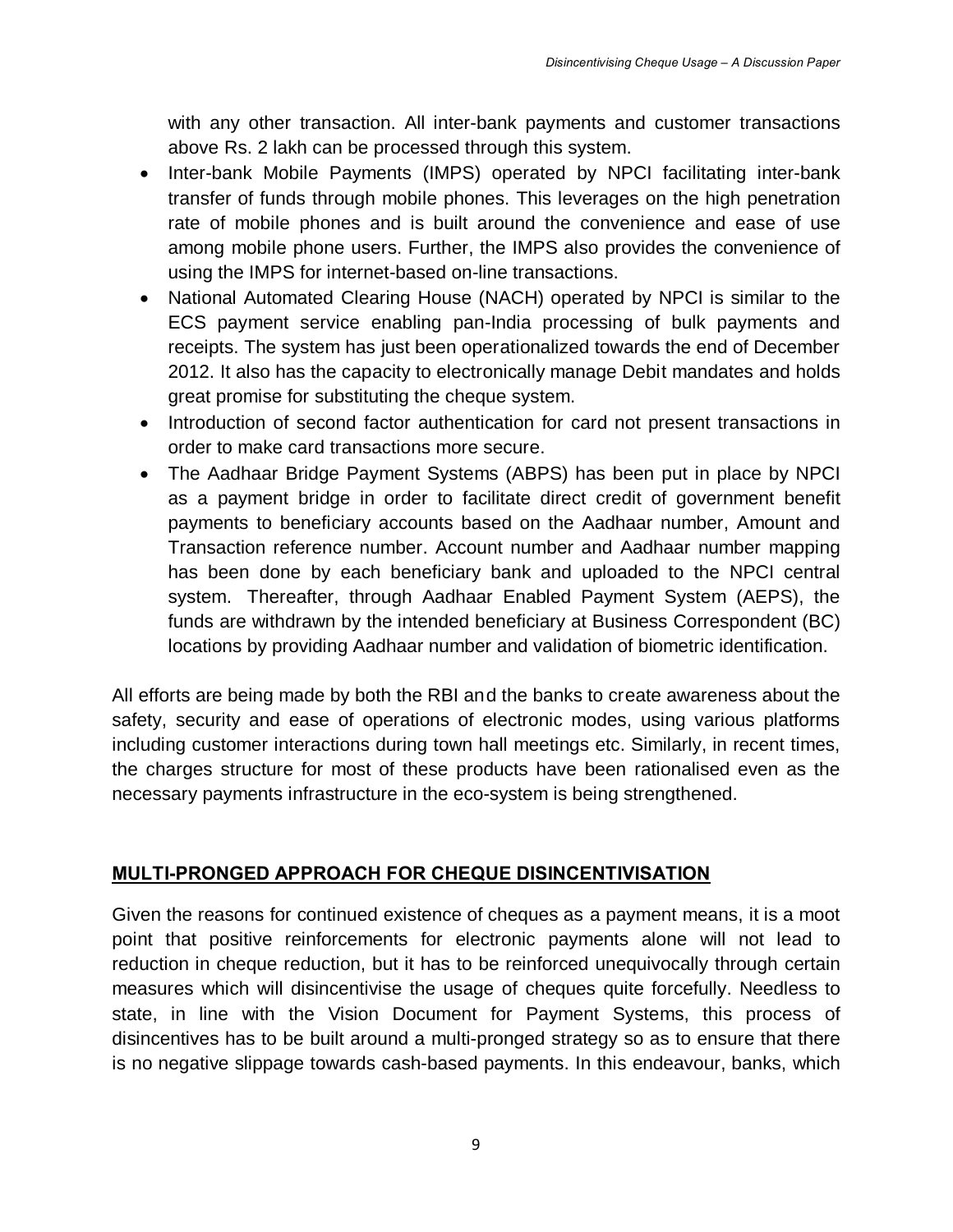are not only the major players in electronic payments but having considerable stake in cheques and their usage, have a significant role to play.

Based on the inputs received during consultations with stakeholders, the *following strategies* can be considered which not only focus on reducing cheque usage but also envisages paving the way for  $\pm$  directing the users towards adoption of electronic payment services.

# *(A)Segment the users and set suitable targets*

In order to ensure that the plan of disincentivisation works well in meeting the objective of reducing cheque usage in the country, it is essential to identify the cheque using segments of the population, their reasons for doing so including identifying the transactions / purposes for which cheques are being used and then build necessary disincentives even as they are  $\pm$  directed and managed q towards electronic payments most suited to their requirements. Education and Awareness of alternate payment means would go a long way in ensuring the success of this plan. The on-going financial literacy efforts through Electronic Banking Awareness and Training (e-BAAT) would play a very significant role in this context.

The segments may be classified broadly into individual users, institutional users and Government departments so as to encompass all the categories of payments such as - Person to Person(P2P), Person to Business(P2B), Business to Person(B2P), Business to Business(B2B), Person to Government(P2G), Government to person(G2P), Business to Government(B2G), Government to Business(G2B). All the segments, including the banks, need to work together to achieve the objective of reducing cheque usage in the country and migrate towards electronic payments. Illustratively,

Individual users: should be discouraged from using cheques to meet their requirements and encouraged to migrate towards electronic payments

- P2P funds transfer requirements could be done through the use of RTGS, NEFT, IMPS, Internet Banking etc.
- P2B payments can be made using NEFT, ECS, NACH etc. (for instance utility bills payments, insurance premia etc)
- P2G payments can be made using Internet Banking, card payments, etc.

Institutional users: all B2P payments can be met using ECS, NACH and NEFT payment services while B2B payments can be made using either RTGS or NEFT depending on the value and time criticality of payments. B2G payments are also best routed using NEFT and RTGS along with online payments using net banking as well as through card payments.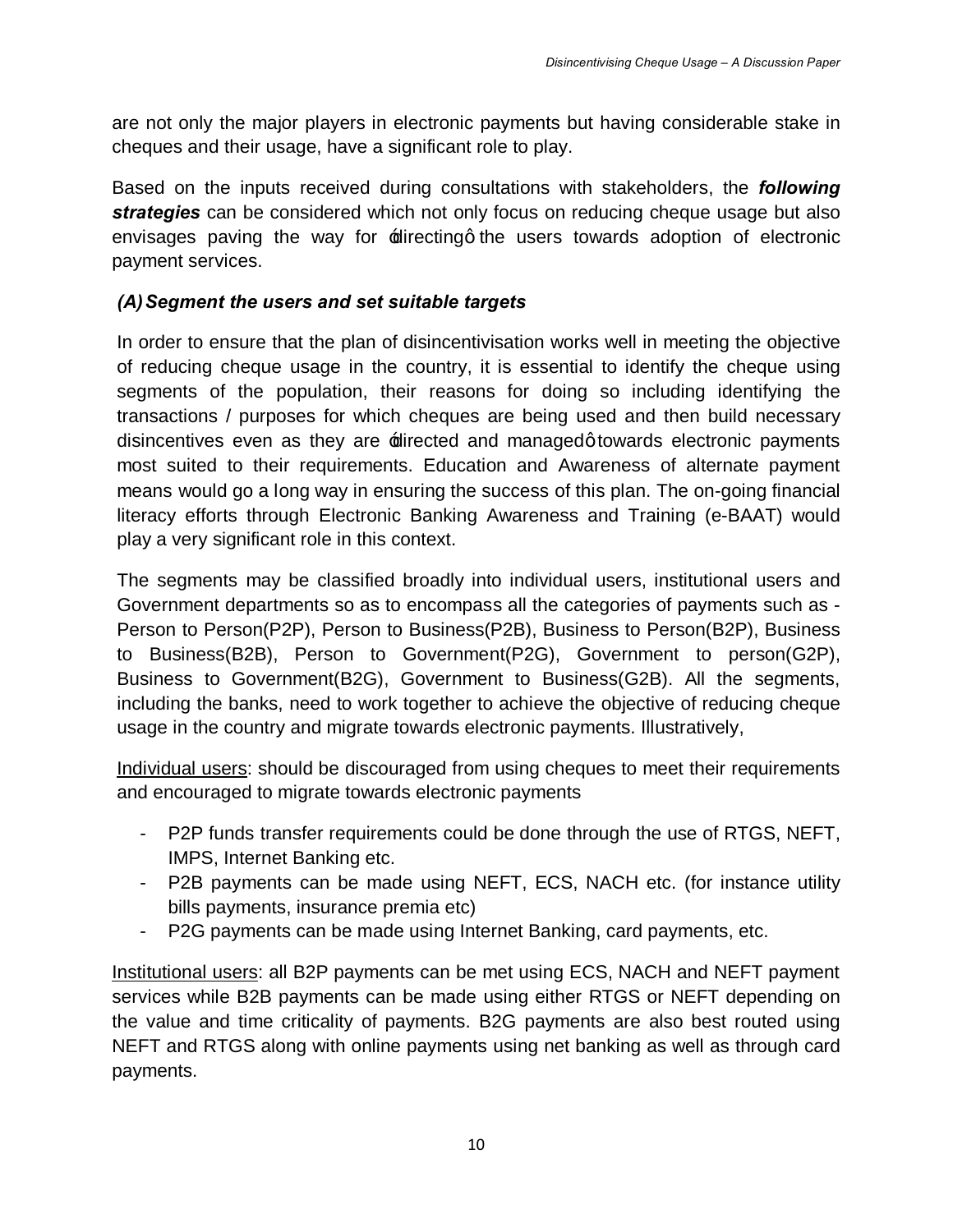Government departments: all G2P payments can be made through direct transfer to the beneficiary accounts using ECS, NEFT, ABPS and NACH at present. Similarly, G2B payments can be routed through RTGS, NEFT, ECS suite, NACH etc. But the greater need is develop an infrastructure and capability of the government departments to enable P2G and B2G payments also. This can be done through a targeted approach of government departments establishing Point-of-Sale (POS) machines wherever large number of cash payment is received, for instance, RTO offices, Octroi nakas etc.

# *(B)Total stoppage of cheques above a threshold limit*

A cut-off in value terms could be prescribed for cheques, especially current account cheques. Some countries have already initiated such measures which are indicated below by way of illustration:

- **Canada**: The country had introduced a \$25 million ceiling for cheques, bank drafts and other paper-based items to be processed through Canada's clearing system, effective February 3, 2003.
- **South Africa:** The maximum value payable per cheque has been kept at R5 000 000- (Five Million Rand/Rs.3.05Crore). In case the cheque amount exceeds this limit, it has to be cleared through bilateral exchange between the banks.
- **Nigeria :** For amounts exceeding N10 million, payments should be made through the e-payment mode such as the Central Bank Inter-Bank Funds Transfer System (CIFTS i.e. RTGS) and Nigeria Inter-Bank Settlement System Electronic Fund Transfer (NEFT).
- **Tanzania:** Cheques with value of above TZS 10 Million are not accepted for processing in the clearing houses. Payments exceeding the limit shall be processed through the Tanzania Interbank Settlement System (TISS). However, exception was made in the case of Government cheques.
- **Namibia:** No payments above N\$500,000 are accepted by banking institutions through cheque.

In India, the RBI has already mandated since August  $2008<sup>2</sup>$  that all payments above Rs. 10 lakh between RBI regulated entities and in RBI regulated markets are to be mandatorily made through electronic modes of payments.

However, prescription of any cut-off amount limit on issuance of cheques would have a positive impact depending upon the general values/amounts for which cheques are usually written in the country. For instance, an analysis of the volume of cheques cleared through the MICR Cheque Processing Centres (CPCs) across the country

 <sup>2</sup> RBI Circular DPSS No.2096/04.04.007/2007-2008 dated June 20, 2008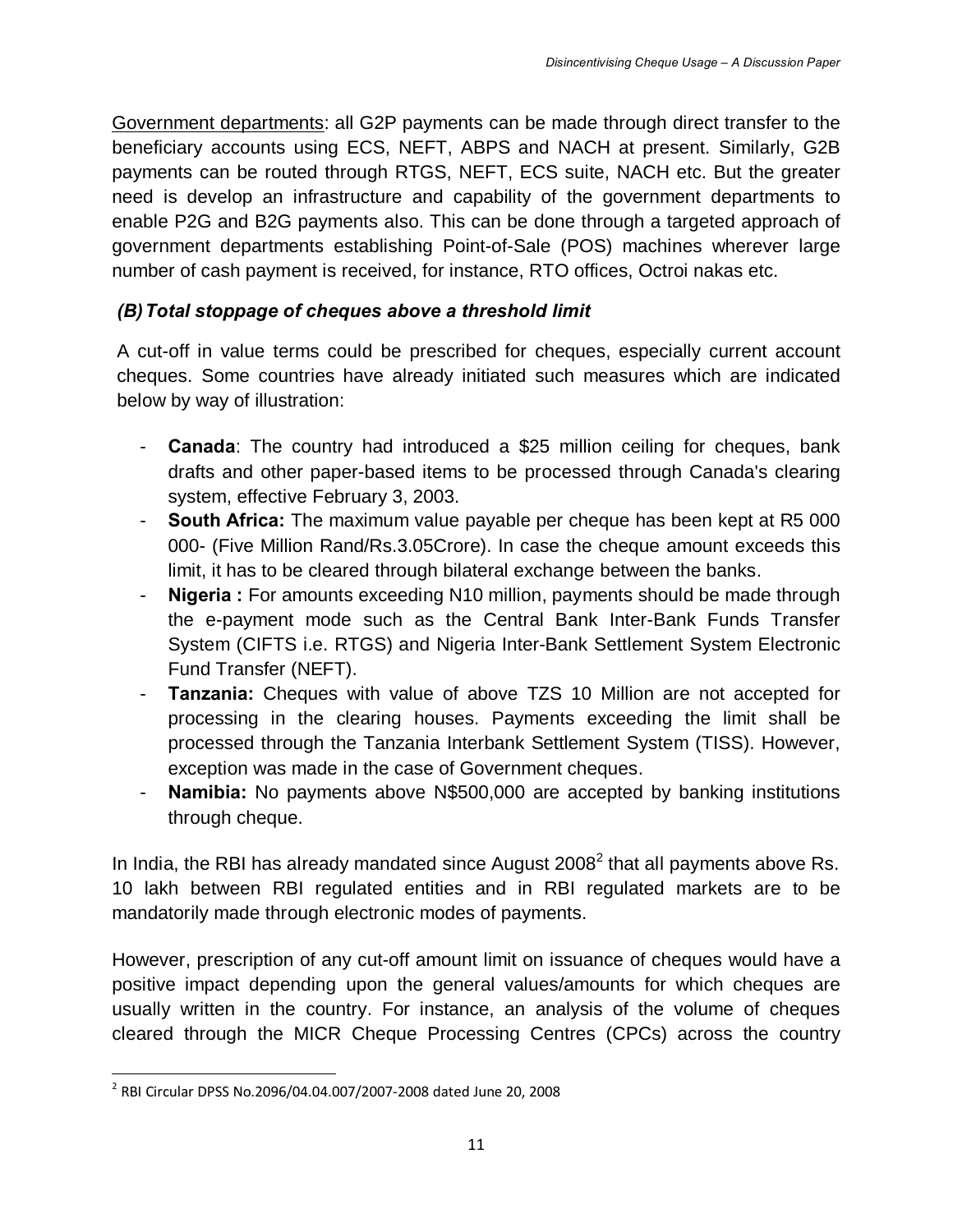during the first half year of the financial year 2012-2013 reveals that around 89% of the cheques cleared in these centres were below Rs.1 lakh under various categories (Chart-3).



*Source: Data from MICR CPCs*

However, the same analysis also reveals that, out of the cheques cleared in the first half (Apr-Sep) of 2012 across all MICR CPCs in the value band of cheques issued up to Rs. 1 lakh, about 54% of the cheque volume belong to current account related accounts, whereas in all other value bands the share of current account related cheques is nearly 64% (Chart-4). The rest of the cheques pertain to savings bank account, government accounts, demand drafts etc.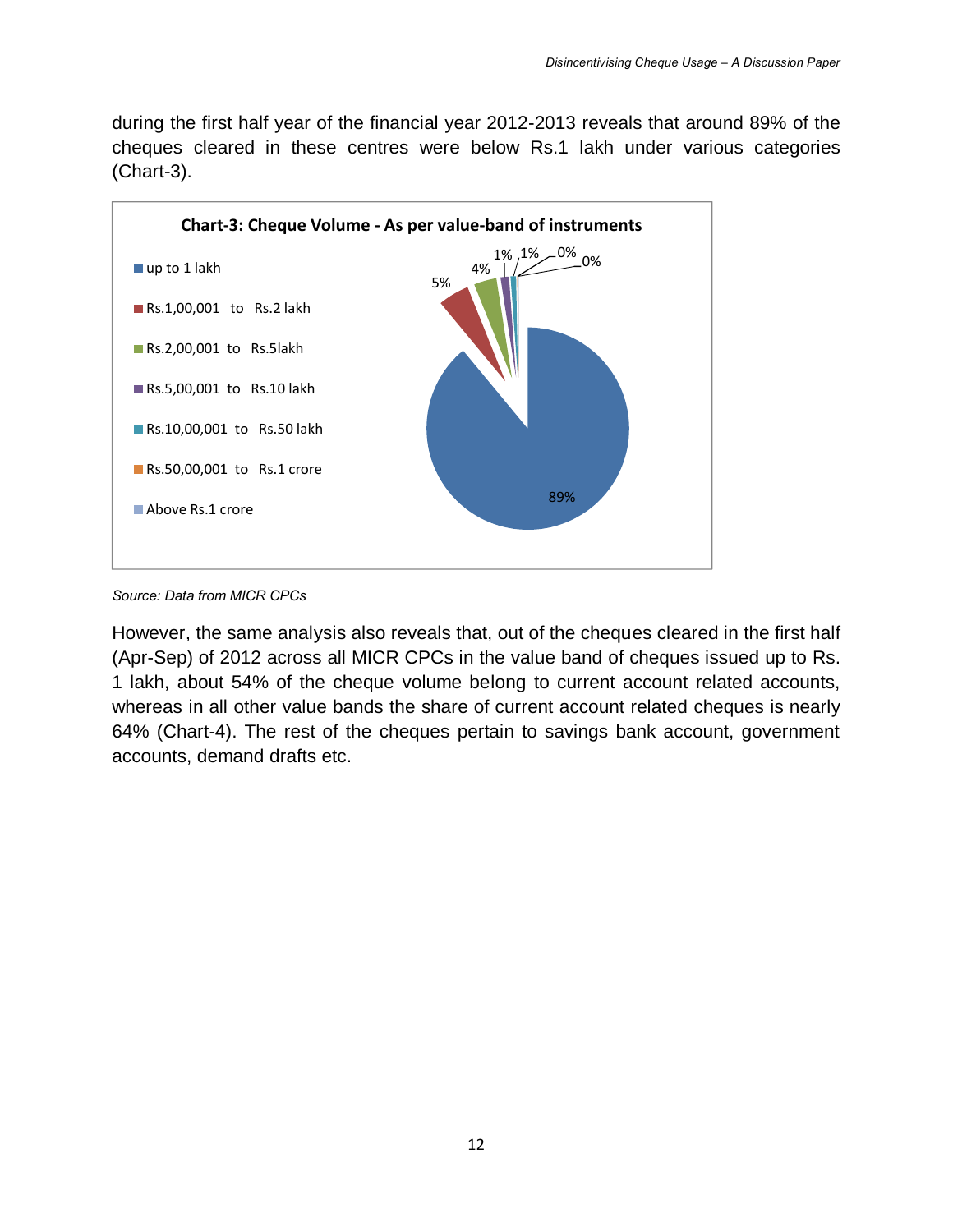

As regards Government cheques, the data analysis reveals that government cheques account for 2-3% of all cheques processed during the period in all value bands, except in case of amounts above Rs.1 crore where government cheques account for nearly 5% of the processed cheques.

Therefore, mandating an upper threshold limit will have to be decided taking into the cheque usage pattern by various segments such as individuals, institutions and the Government, so that small users are not immediately inconvenienced even as the objective is largely met.

### *(C)Set limits or levy charges on issue of cheque books to account holders*

This is a classic dilemma and is akin to raising the  $\pm$ hicken or eggq question. are cheques used because they are available (mostly freely) to the account holders or are cheques given to account holders because it is a widely used payment method? Perhaps, in order to break this riddle and move out of cheques, there should be some limit applied to issuance of cheques to account holders. And even in those cases where it is unavoidable, the charges levied on such cheques should be quite steep so as to discourage its use.

A quick look at the charges being levied by banks shows that generally banks are providing 20 – 50 cheque leaves to savings bank customers free either on a quarterly basis or annual basis. Few banks do not provide any free cheque books while a few banks provide free of cost cheques every quarter. Beyond this, the charges levied range from Rs.2 – 3 per cheque leaf. In most banks, current account holding customers are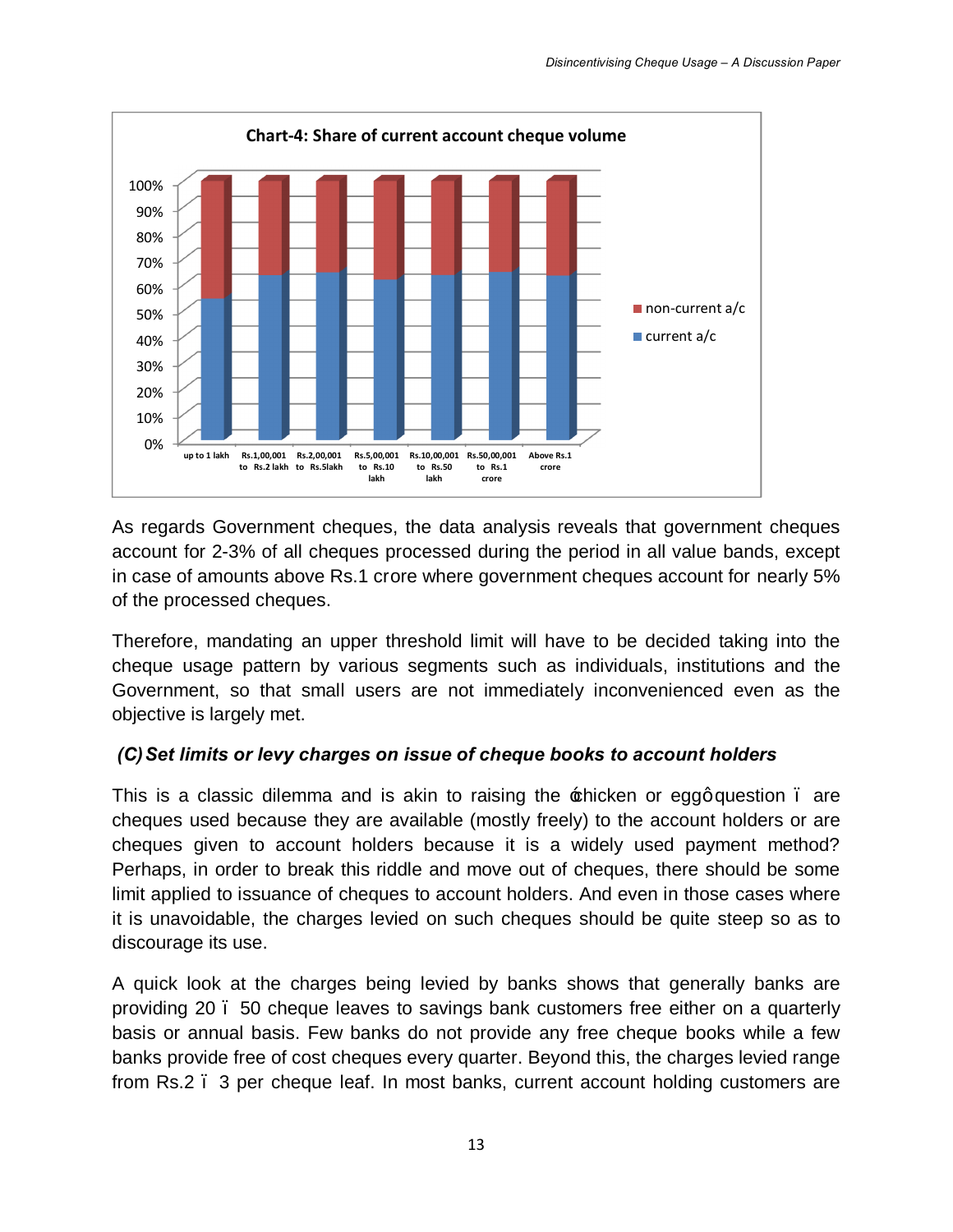not given any free cheques, though the charges are very nominal ranging between Rs.3 – 4 per leaf.

One segment of users to whom cheque issuance could be largely curtailed is corporate and institutional users to whom cheques seem to be issued quite liberally for their current accounts. Further, the nominal charges levied by banks on such customers do not act as a deterrent for cheque usage.

# *(D)Levy of charges on cheque usage- by both issuer of cheque and the beneficiary*

Presently, the cheque issuer (drawer) does not bear any charges for issuing a cheque, which makes this method a low-cost means of making payments. This aspect merits some review whereby the drawer is made to bear some charges when cheques are issued. Such charges may be levied on an ad-valorem basis at par with charges applicable in electronic payments systems (such as NEFT/RTGS etc.) as if the drawer had originated such payments through electronic mode.

Similarly, cheque collection charges may also be reviewed and charges levied (on the payee or beneficiary of the cheque) even for local cheques beyond certain amount limits. In case of corporates, charges may be levied irrespective of amount limits for cheques deposited into their current account considering the expenditure incurred by the collecting bank.

### *(E) Avoid slippage to cash transactions*

This is the real apprehension that is often expressed when any plan to discourage use of cheques is discussed. Given the fact that the large volume of cheques issued in the country are of relatively low value, which combined with the accessibility of ATMs (at least in major cities and towns) gives rise to the real worry that if cheque usage is actively discouraged, it would have a negative impact by re-directing these payments to cash-mode. Thus, any strategy to reduce cheque usage should also focus its attention on ensuring that this does not lead to an increase in cash transactions.

Considering the high cost of cash handling, including cash management at ATMs, banks should be active partners in discouraging the use of cash. A sample check was conducted with banks regarding the cost of cash handling including cost of idle cash, maintenance of currency chests, cost of cash movement such as transport, security, insurance, etc. along with the cost of dispensing cash at ATMs. The feedback received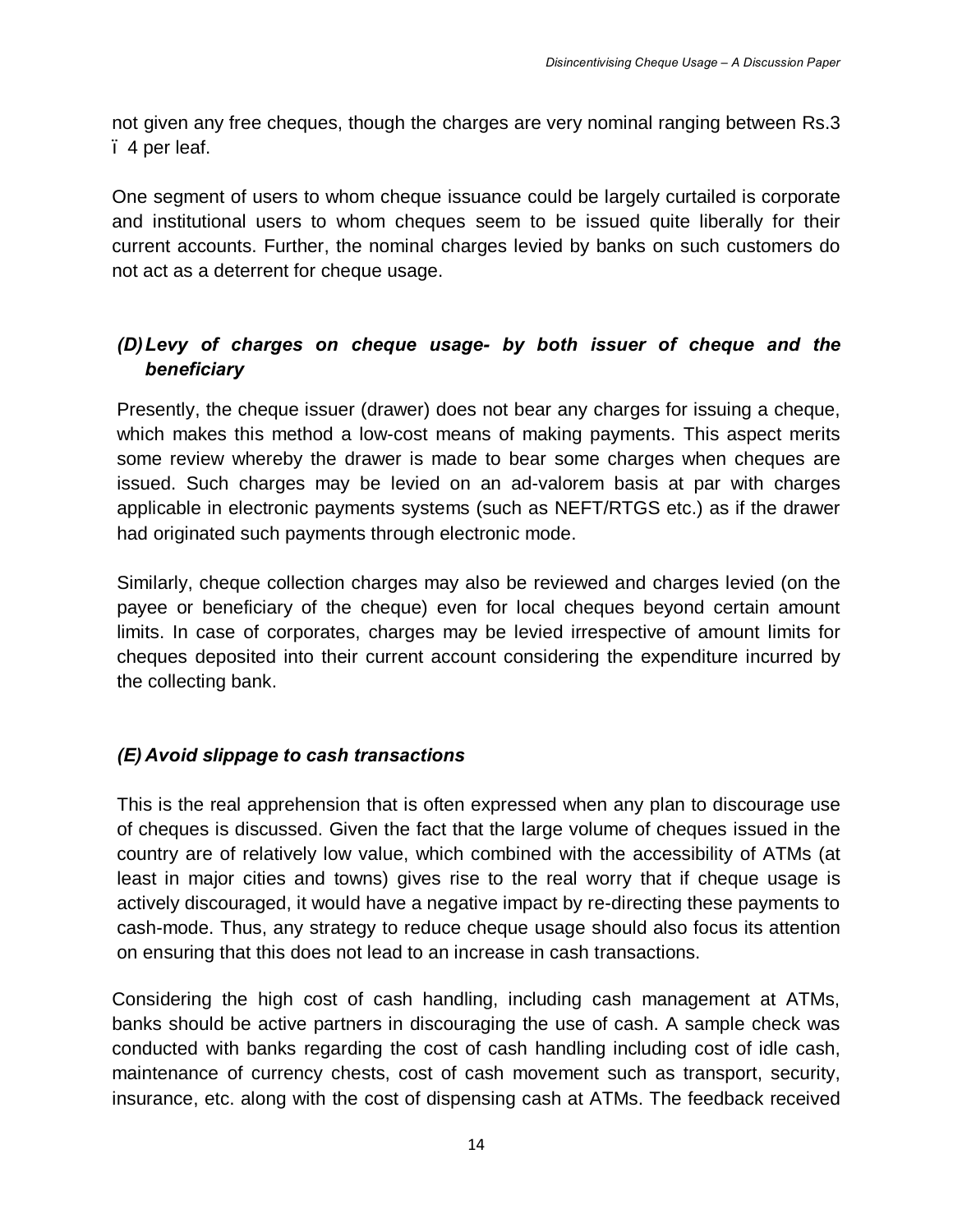from different banks revealed the following - a total cost of Rs.1.95 per Rs.1000/- which excluded the cost of insurance and dispensing cash at ATMs; the cost of dispensing cash through ATMs alone is approximately Rs.17 per transaction; the opportunity loss for holding idle cash would be approximately 9%; the cost per transaction at ATMs ranges from Rs.6.60 to Rs.15.88 in case of fully outsourced operations depending upon the service provider and area of operation. Obviously, in many cases banks have not accounted for the cost of operations where they are handled by their own staff. This could be construed as the social cost of cash transactions to the economy as a whole.

It is understood that there are certain segments of corporate users who are large depositors and users of cash, and as such these cash transactions in current accounts needs to be discouraged/charged heavily. This has to be done by all banks otherwise the corporates may just shift their activities from one bank to another. Perhaps, this requirement could also be mandated by RBI.

# **ACTION POINTS**

#### **I. General comments**

There are some issues which need to be addressed – both regarding disincentivising cheque usage as well as incentivising greater adoption electronic payment products and services. While it is difficult to build an exhaustive list of such issues, some of them are highlighted below:

- $\checkmark$  Setting of targets for implementation: It would be advisable to set a target date by which majority of the cheque users are disincentivised from this mode and migrate towards electronic payment methods. However, keeping in mind the diversity of users and the disparity in availability and accessibility to alternate payment services, these target dates can be further divided into phases for better implementation and monitoring. Some of these target dates could commence immediately by the beginning of the financial year i.e., April 2013 while others could be phased for implementation. Targets can also be set suitably for urban areas and rural areas within each segment of users – individuals, institutions and governments.
- $\checkmark$  Dispute resolution and complaints redressal In parallel, the practices and procedures in electronic payment services should be geared to meet not only the technological requirements but also the operational expectations of the users who migrate from cheque usage to these systems. As indicated earlier, one of the important factors influencing persistent cheque usage relates to needs for documentation, customer grievance redressal, etc. Towards this end, various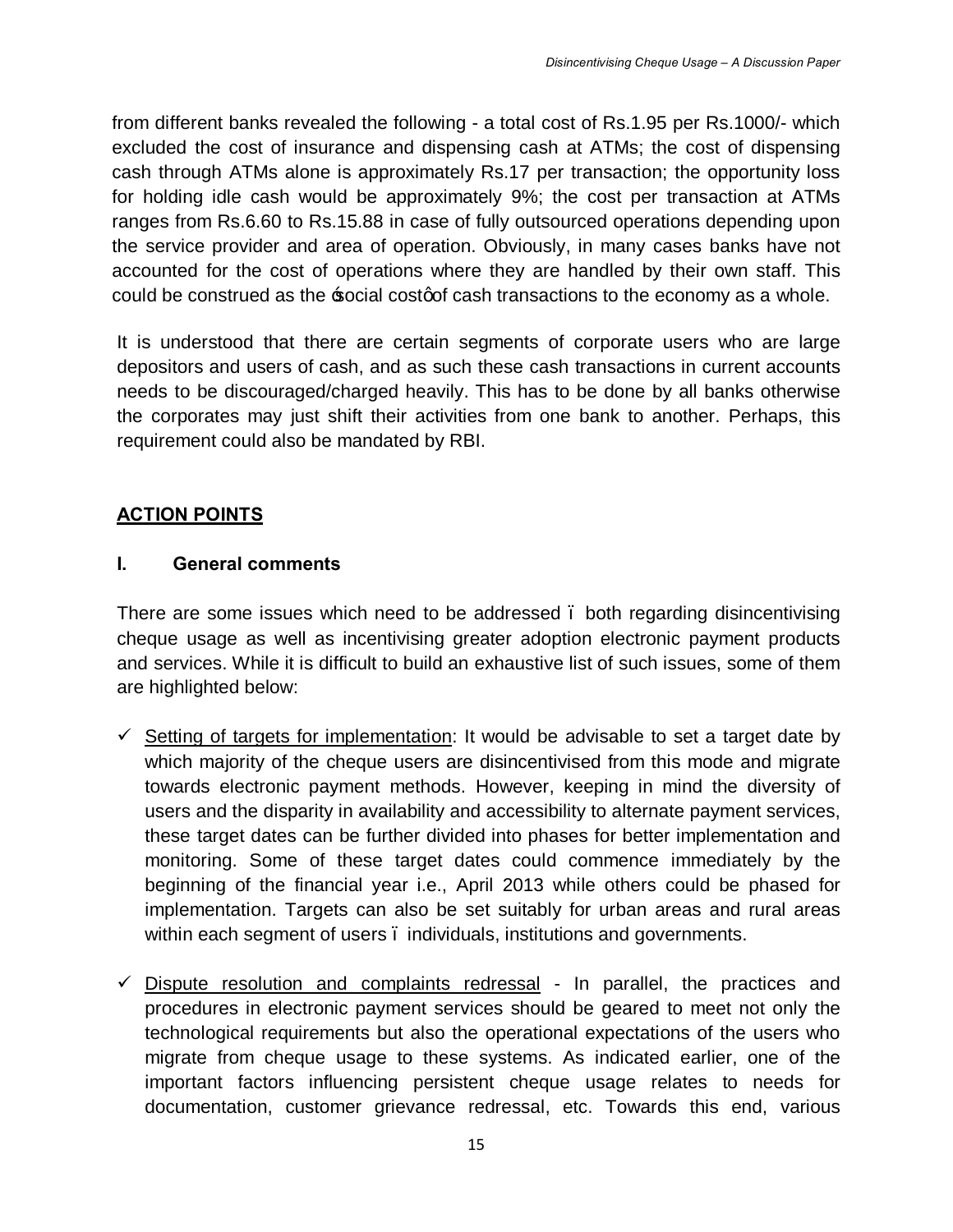entities, such as system providers, intermediaries and payment gateway providers, corporate users including educational institutions and utility companies, etc. should ensure that the payment processes are simple to use by the least awaregof users, reconciliation and reporting mechanisms are efficient, and complaints are handled quickly and efficiently with least inconvenience to the users. For instance, if schools begin to use electronic payment services to collect fees from students, then it is imperative that their systems are capable of matching the incoming payments with respective students, and parents/students must not be inconvenienced because the reconciliation system at the school is not efficient. Such bad experiencesgmay illdispose the users to move away from cheques (where they can control the documentary requirements) to electronic payment services.

It, therefore, becomes imperative that some sort of functionality (e-invoicing for instance) is built within the institutions such as companies, schools and educational institutions, etc which receive payment and provide an immediate documentary evidence to the payer in the form of printable receipts and also facility automatic reconciliation at the institution<sub>s</sub> end. In the event of any dispute, the payer will at least have some record evidencing the payments made by him/her. Another feature which could aid dispute resolution and provide evidence of payment is the system of providing electronic confirmations when transactions are initiated and completed, along with the transaction reference number. At present, many utility companies provide such confirmations through e-mail and SMS so that some trail is built around the transaction. Similarly, the NEFT system also provides for a system of positive confirmation to the sender which enables him/her to be aware regarding the time the funds were credited to the beneficiary account. Incorporation of such payment details in bank account statements / pass books would also facilitate record-keeping requirements of customers.

 $\checkmark$  Protection for bouncing of  $\hat{z}$  electronic paymentsq - Section 25 of the Payment and Settlement Systems Act, 2007 accords the same rights and remedies to the payee (beneficiary) against dishonour of electronic funds transfer instructions for insufficiency of funds in the account of the payer (remitter), as are available to the payee under section 138 of the Negotiable Instruments Act, 1881. The sub-section (5) of the section 25 of the Payment and Settlement Systems Act, 2007 provides for punishment of two years and twice the amount of electronic funds transfer instruction, or both for dishonour of such electronic funds transfer on par with the penalties stipulated for dishonour of cheques under the Negotiable Instruments Act, 1881. However, awareness of these provisions have not been sufficiently created amongst users of electronic payments, which needs to be done by all entities especially banks, so as to ensure that users of these systems are aware of their legal responsibilities and rights.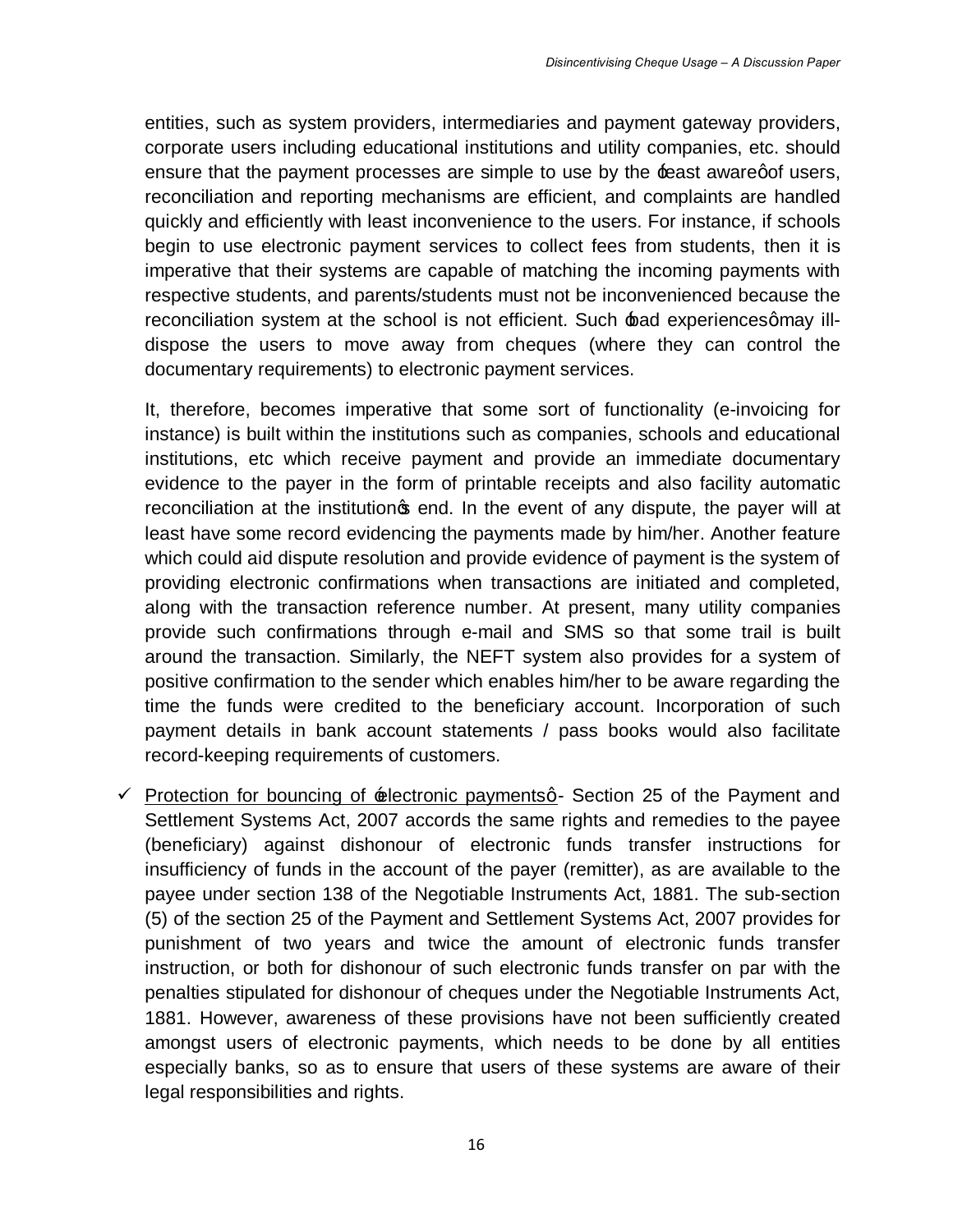- $\checkmark$  Widespread accessibility to electronic payments . As stated earlier, payments are network goodsgand as such high growth in electronic payments can be witnessed when the network effect is strong and there is no skewness in demand and supply of such services. Card payments are generally considered as a more convenient form among all electronic payments. As such, the card acceptance infrastructure needs to be further enhanced to ensure that it is geared up for all types of payments. Greater awareness also needs to be created about the availability of such payment options.
- $\checkmark$  Customer liability . another factor of equal importance which is very crucial in ensuring greater adoption of electronic payments relates to the matter about the responsibilities and obligations of customers as well as banks and service providers. For instance, in case of an unauthorised transaction taking place using a customer credentials, the customer needs to know to what extent he/she would be protected, what is the extent of liability to be borne by him/her and what is his/her obligation towards the bank/service provider. In the absence of such clarity, there would always be an apprehension that in case of any unauthorised transaction, the customer would have to shoulder the loss q while the bank/service provider may go away free.

Keeping the above issues and strategies outlined in view, few  $\pm$  ction pointsg are indicated below which seek to discourage cheque usage. Segment specific approach is used to outline the action points and targets which is more nectionableg and also identifiablegin terms of implementations and monitoring.

### **II. Individuals as Cheque Users**

The following actions are proposed to discourage individuals from cheque usage:

- a) Free cheque books may be kept to a minimum number on a per annum basis. The charges levied by banks beyond this number may range from moderate to steep (slab rate) depending upon the cheque usage history of the customer.
- b) In case of fresh loans, PDCs should be completely stopped and repayments should be only through electronic payments, with suitable conditions for late payment and non-payments which should be disclosed upfront.
- c) Existing PDCs should be converted to electronic payment mandates within a prescribed timeline.
- d) Credit card dues should be paid electronically. In case card holders make payments of card dues using cheques, then high convenience charge may be levied by the card issuing bank. This can be implemented after giving due notice and sufficient time to the customers to change to electronic means.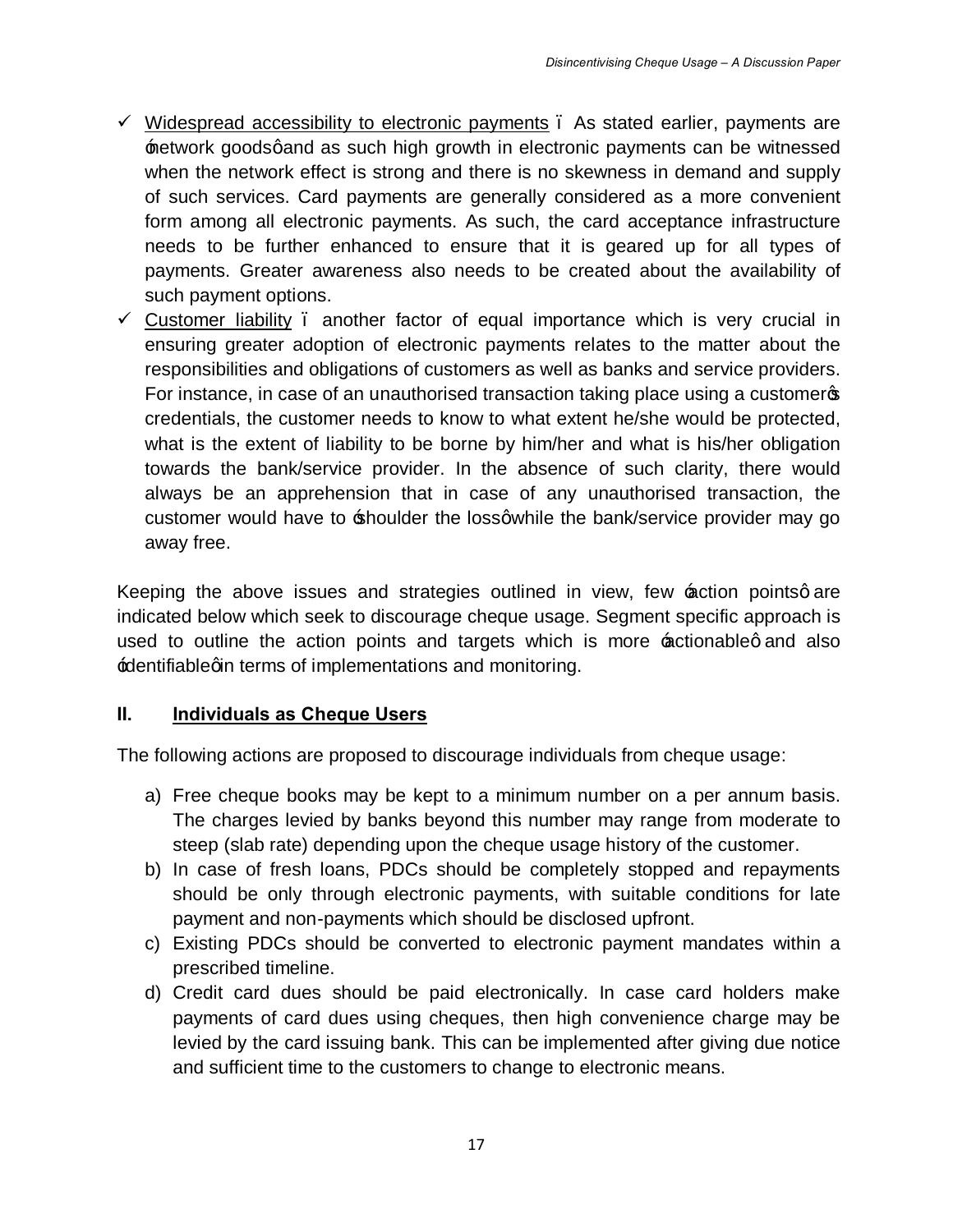- e) It may also be considered to apply some amount/value limit for cheque issuance by individuals. For any cheques issued beyond the stipulated limit, charges may be levied at the time of payment / debit to the account by the paying bank when the cheque is presented for payment through clearing. Such charges may be higher than the charges levied on electronic payments of similar value.
- f) In case of individuals who have invested in shares/debentures/bonds etc. and have not opted for receiving dividend/interest directly into their bank accounts, we may consider levying a processing charge when the cheque is deposited into their bank account for collection. To begin with, this may be implemented in major towns and cities where ECS facility is already available and then gradually extended to all areas.
- g) In order to avoid increased dependence or slippage to cash-based transactions, high (both in amount and frequency) cash withdrawals and deposits of cash by individuals may also be charged. Implementation of this may however be preceded by conduct of structured research and concerted efforts at customer education.
- h) Discourage cheque collection boxes at public places have it only at bank branches. This will reduce the convenience of using cheques by individuals.

# **III. Institutions as Cheque Users**

Corporates and institutional customers are the largest users of cheques across all value bands accounting for 54% - 64% of cheques processed (Chart-5). Hence, it is imperative that this segment is targeted for moving towards electronic payments.

The following actions are proposed to disincentivise corporate customers from using cheques and also to ensure that there is no slippage to cash:

- a) As a first step, access to cheque books should be made costlier for such corporate / institutional customers. There should be no free cheque books given. The charges levied for cheque books issued to such customers may also be increased substantially so that it acts as a deterrent in comparison to alternate electronic payments.
- b) Corporates and institutional customers need to stop issuing cheques and make their payments through electronic means, the rationale being that such cheques issued by them have to in any case be encashed by the beneficiaries through the banking system. Hence, logically the beneficiaries should be able to receive the payments from the corporates through electronic payment modes. Therefore, we may consider levying charges for cheques issued by current account holders and these charges may be higher than the corresponding charges if the payment were to be made electronically.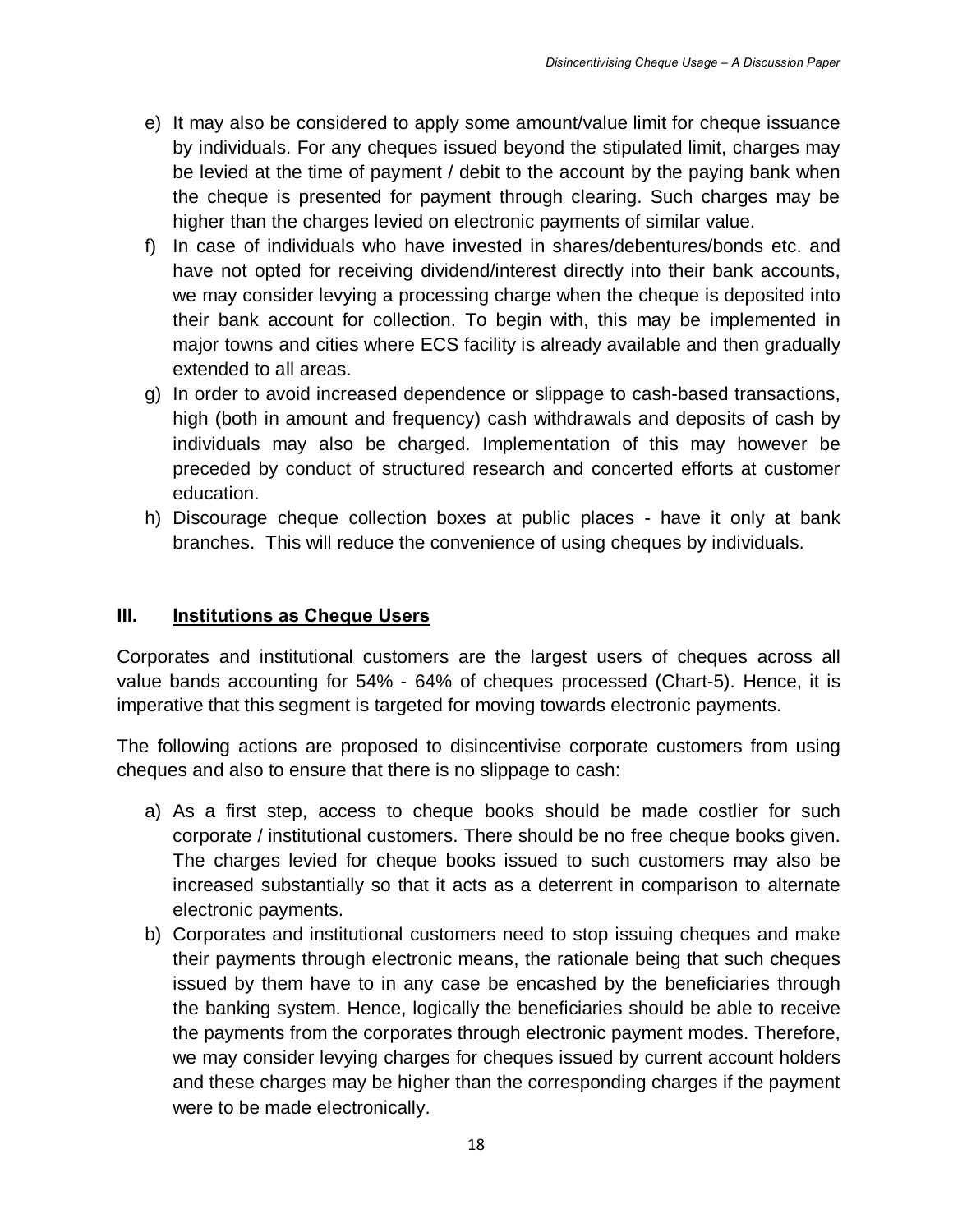- c) Corporates have to also be discouraged from issuing physical interest warrants and dividend warrants. Where such physical instruments are issued, a processing charge (for instance Rs.25/- per instrument) may be levied by the paying bank (on the corporate which has issued the instrument) when the instrument is presented for payment.
- d) Further, institutional users are more capable than individuals in moving towards accepting funds electronically. In order to discourage them from accepting cheques from their customers, we may consider levying charges on them when they deposit cheques in their current accounts for collection. This should be made applicable to all institutional users including educational institutions, public utility companies etc. in a phased manner.
- e) It is found that even where educational institutions and public utility companies are accepting electronic payments, they are levying certain convenience fees to the payers which need to be stopped.
- f) Similarly, cash deposits in current accounts need to be discouraged actively. It is learnt that certain segments of business are heavy users of cash which not only adds to the social cost of payments abut also adds to the cost of cash handling at banks, which may be cross subsidised elsewhere to the detriment of other more efficient services. Hence, it is proposed that steep charges should be levied on cash deposits / withdrawals by current account holders into/from their accounts. These charges need to be levied by all banks.

### **IV. Government departments / agencies as Cheque Users**

Given the sizeable nature of Government transactions, they often play a catalyst role in driving the payments in the desired direction. The concept of payment services as a network good q can be highly influenced by the payment choices of the government and their agencies. In other words, if government departments / agencies including public sector companies / utilities migrate from cheque-based transactions to electronic payments, it would naturally drive many others to adopt electronic payment services. Similarly, some of the practices and procedures followed by government departments may also influence the choice of payment mode for those dealing with government departments.

Keeping the above in view, the following action points are proposed to ensure government payments/receipts move away from cheques and go fully  $\triangle$ electronicq

a) All government payments to non-individual customers (corporates, business entities, institutions etc.) should be made through electronic mode only. Towards this end, the Ministry of Finance has already issued a memorandum (dated 31<sup>st</sup>)